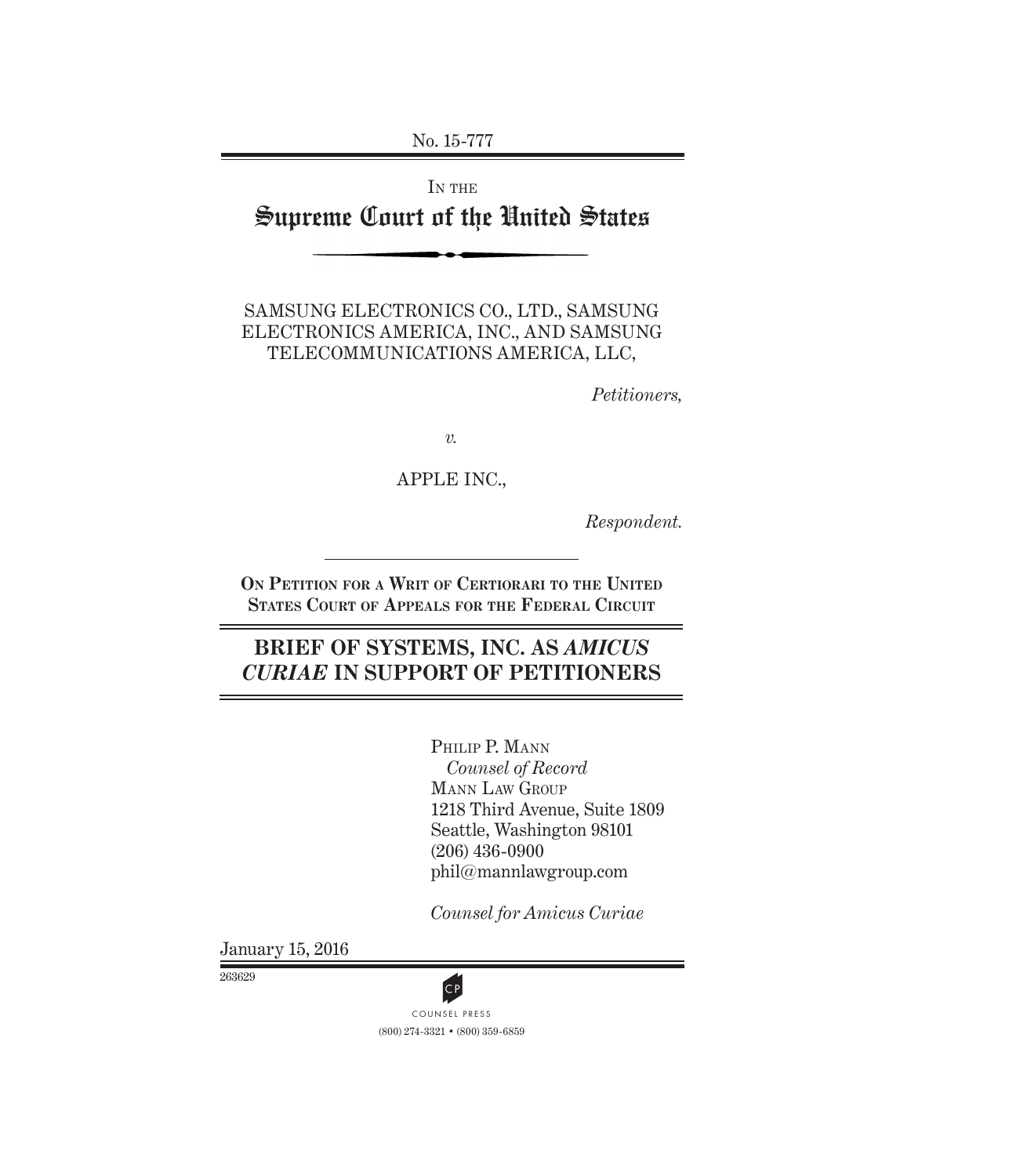## **TABLE OF CONTENTS**

|                |    | Page                                                                                                        |
|----------------|----|-------------------------------------------------------------------------------------------------------------|
|                |    | TABLE OF CONTENTS                                                                                           |
|                |    | TABLE OF CITED AUTHORITIES  ii                                                                              |
|                |    | INTEREST OF AMICUS CURIAE 1                                                                                 |
|                |    | II. SUMMARY OF ARGUMENT 2                                                                                   |
|                |    |                                                                                                             |
| A <sub>1</sub> |    | The Federal Circuit's Decision Is A Departure<br>From A Century Of Established Law 3                        |
|                | 1. | The Federal Circuit's Interpretation of<br>Section 289 Eliminates Any Meaningful<br>Causation Requirement 3 |
|                | 2. | The Federal Circuit's Interpretation<br>of Section 289 May Improperly Result<br>In Punitive Damages 4       |
| <b>B.</b>      |    | The Impact On The Business Community<br>Of The Federal Circuit's Error Is Very Real                         |
|                | 1. |                                                                                                             |
|                | 2. | Pacific Coast Marine Windshields v.                                                                         |
|                | 3. | $Microsoft v. Core 1.$                                                                                      |
|                |    |                                                                                                             |

*i*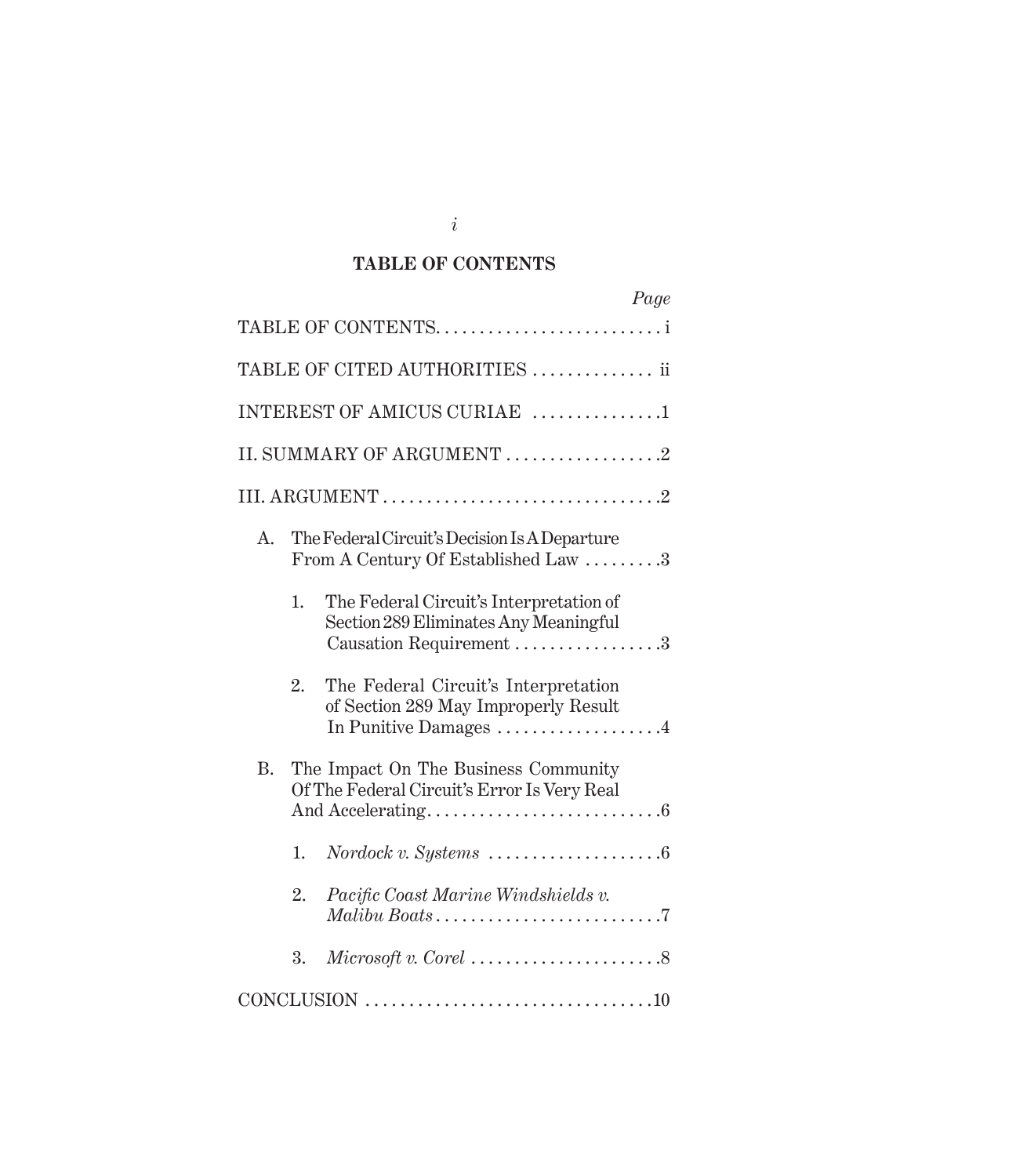## **TABLE OF CITED AUTHORITIES**

# *Page*

## **CASES**

| Aro Mfg. Co. v. Convertible Top Replacement Co.,                                                                                                |
|-------------------------------------------------------------------------------------------------------------------------------------------------|
| Bush & Lane Piano Co. v. Becker Bros.,                                                                                                          |
| Coast Marine Windshields, Ltd. v.<br>Malibu Boats, LLC et. al.,                                                                                 |
| Dowling v. United States,                                                                                                                       |
| Fla. Prepaid Postsecondary Educ. Expense Bd.<br>v. Coll. Sav. Bank,                                                                             |
| General Motors Corp. v. Devex Corp.,                                                                                                            |
| Microsoft Corporation v. Corel Corporation,                                                                                                     |
| Nordock, Inc. v. Systems, Inc.,                                                                                                                 |
| Pacific Coast Marine Windshields, Ltd. v.<br>Malibu Boats, LLC et. al.,<br>6:12-cv-00033 (FLMD) $\dots\dots\dots\dots\dots\dots\dots\dots\dots$ |

*ii*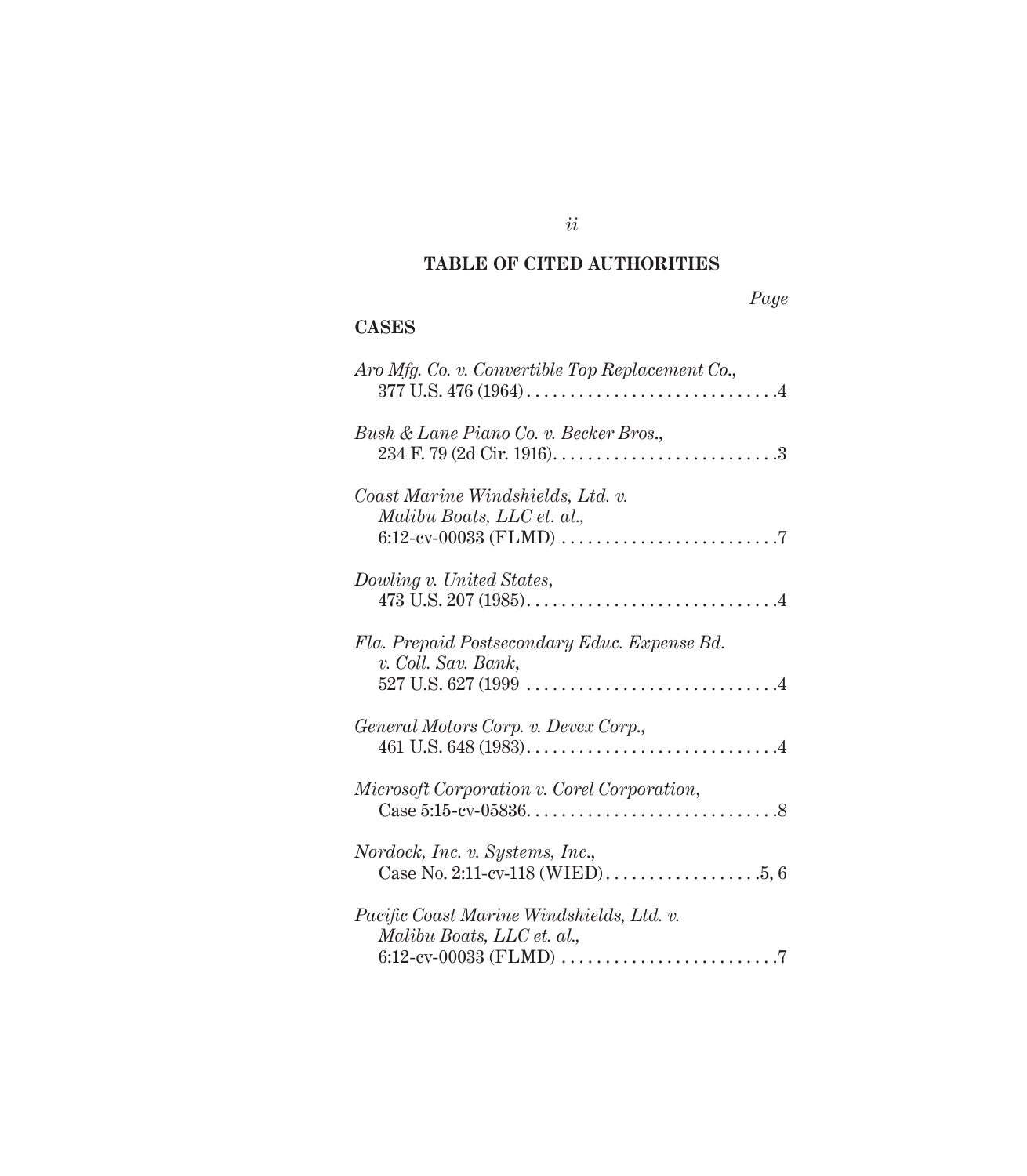## *Cited Authorities*

| Page                                                                                                           |  |
|----------------------------------------------------------------------------------------------------------------|--|
| Read Corp. v. Portec, Inc.,                                                                                    |  |
| ResQNet.com, Inc. v. Lansa, Inc.,<br>594 F.3d 860 (Fed. Cir. 2010) $\ldots \ldots \ldots \ldots \ldots \ldots$ |  |
| Rite-Hite Corp. v. Kelley Co.,                                                                                 |  |
| Seymour v. McCormick,                                                                                          |  |

# **STATUTES AND OTHER AUTHORITIES**

*iii*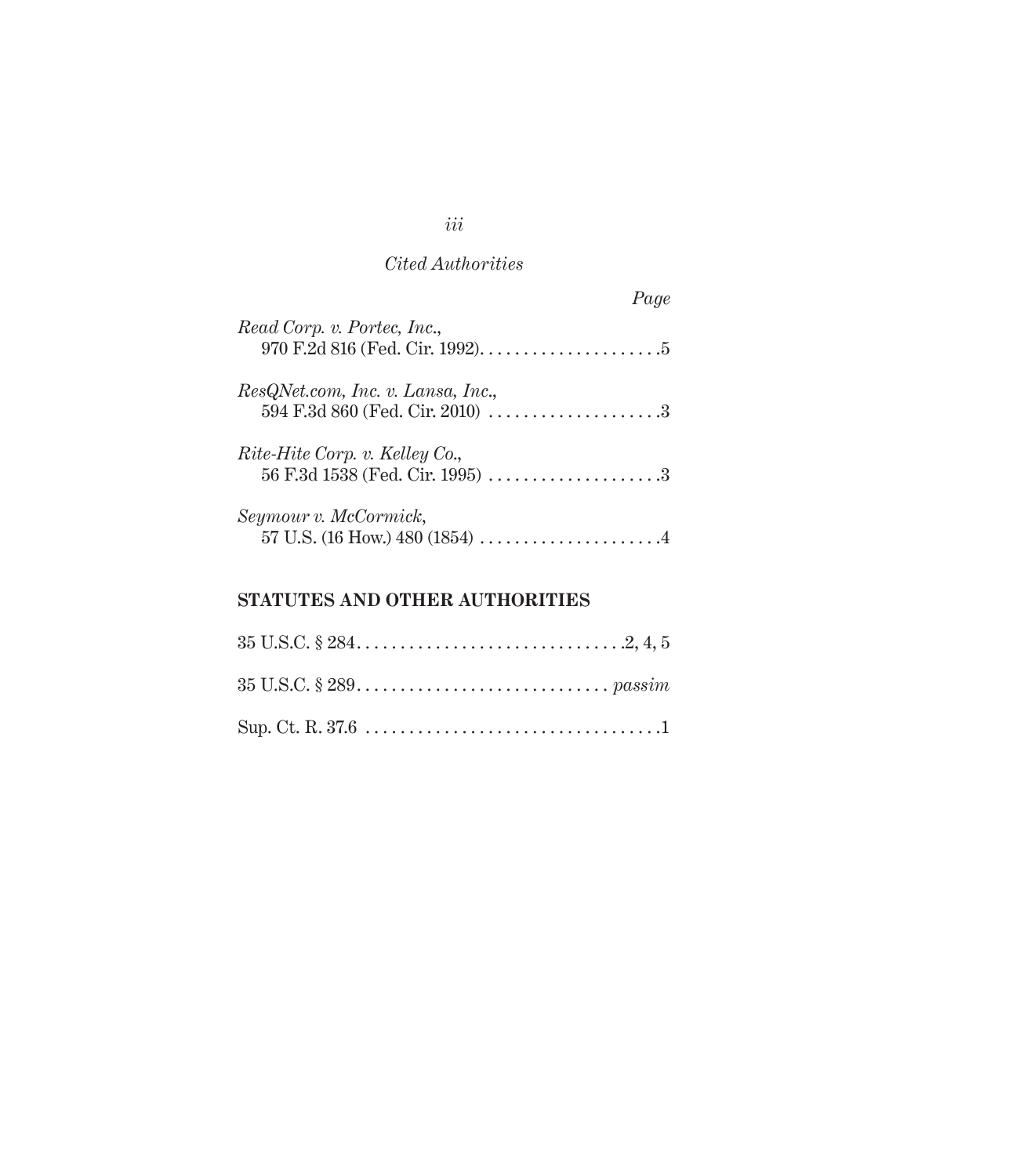### **INTEREST OF AMICUS CURIAE 1**

Systems, Inc. ("Systems") has an important interest in the questions presented by this case because the law resulting from the Federal Circuit's decision in the instant matter is being applied to the substantial detriment of numerous other litigants including Systems.

Systems is a Wisconsin corporation in the business of building and selling dock levelers, which are large mechanical components used to bridge the gap between a delivery truck and a loading dock of a building. Systems is a party to an ongoing design patent dispute with Nordock, Inc. ("Nordock"). That dispute is described in greater detail below. Briefly explained, a jury found in Systems' favor regarding the proper measure of damages for infringement of Nordock's design patent. Nordock appealed the district court's refusal to set aside the jury's verdict. On appeal, the Federal Circuit concluded that the jury verdict did not comport with its holding in *Samsung v. Apple* and remanded for a new trial on damages.

The propriety of the Federal Circuit's decision remanding the *Systems v. Nordock* matter for a new trial on damages rises and falls with the merits of the instant action. In fact, Systems will be filing its own petition for

<sup>1.</sup> Pursuant to Supreme Court Rule 37.6, amicus curiae states that no counsel for any party authored this brief in whole or in part and that no entity or person, aside from amicus curiae and its counsel, made any monetary contribution toward the preparation or submission of this brief. On December 21, 2014, Petitioner filed a letter with the Clerk of Court reflecting its blanket consent to the filing of amicus briefs. On January 5, 2016, amicus curiae sought and received consent from Respondent to file this brief.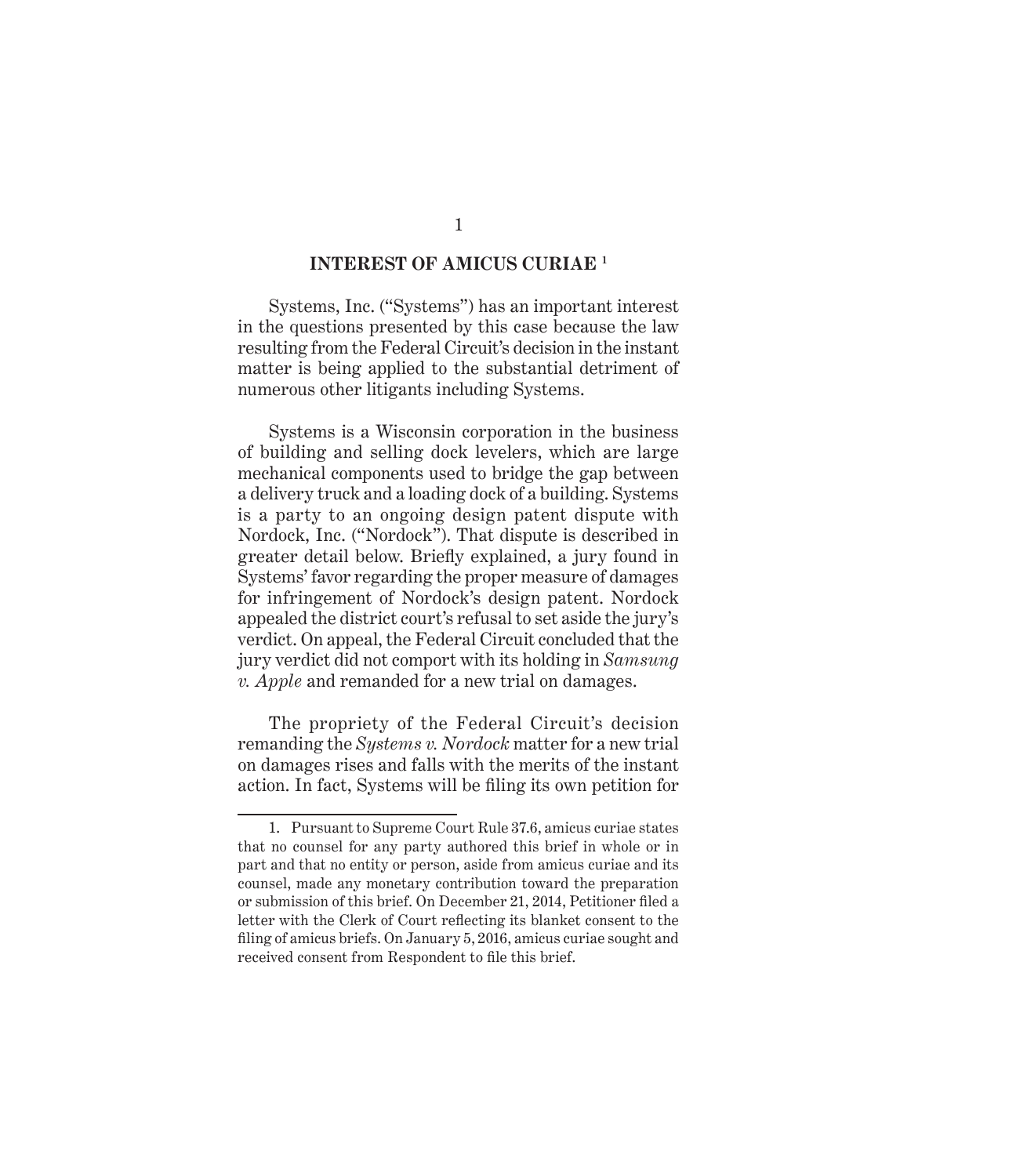writ of certiorari by the end of this month. Should this Court accept Samsung's petition and alter the Federal Circuit's decision in this matter, that action will have a direct impact on the outcome of the *Systems v. Nordock* matter, and may completely avoid an unnecessary re-trial.

#### **II. SUMMARY OF ARGUMENT**

Samsung's petition for a writ of certiorari should be granted so this Court can correct the Federal Circuit's erroneous interpretation of 35 U.S.C. § 289 awarding exorbitant damages for infringement of a design patent. The Federal Circuit has adopted an interpretation of Section 289 that appears to contradict over a century of established jurisprudence. In doing so, the Federal Circuit has created a damages model for infringement of a design patent completely devoid of the safeguards developed for damages recoverable under 35 U.S.C. § 284. The Federal Circuit's erroneous interpretation has resulted in a foot race to the courthouse with design patent holders seeking exorbitant windfalls in some cases that offend all notions of substantial justice. Systems, as amicus curiae, urges this Court to grant Samsung's petition and hear its case.

#### **III. ARGUMENT**

The Federal Circuit's interpretation of 35 U.S.C. § 289 contradicts both long-established law and general notions of substantial justice. The erroneous interpretation transforms what has always been a compensatory damages statute into a punitive one. Given the windfalls which necessarily follow, the district courts are now being flooded with new design patent cases.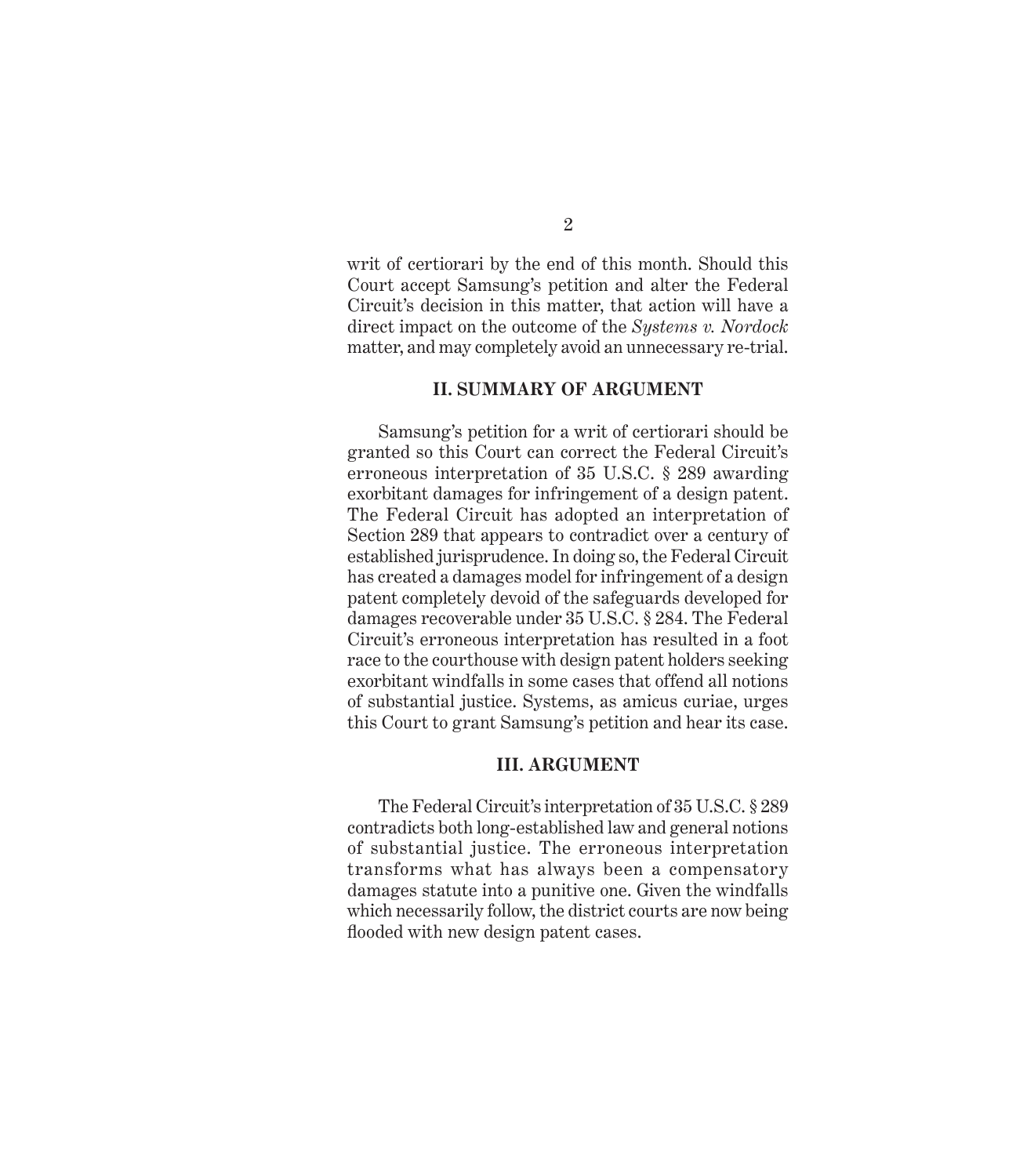### **A. The Federal Circuit's Decision Is A Departure From A Century Of Established Law**

Samsung has petitioned this Court for a writ of certiorari, *inter alia*, to overturn the Federal Circuit's erroneous interpretation of 35 U.S.C. § 289 ("Section 289") as entitling a design patent plaintiff to defendant's total profits from sales of an accused product without even a common-sense analysis of whether those profits have the slightest causal nexus to the infringement.

Samsung's petition properly identifies the salient law illuminating the history, intent, and development of Section 289. Systems will not duplicate Samsung's petition, but will merely highlight and summarize the law implicated by matters set out in this brief.

## **1. The Federal Circuit's Interpretation of Section 289 Eliminates Any Meaningful Causation Requirement**

Without belaboring the point, the law of patent infringement – like the law in general – has always required some causal nexus between patent infringement and damages recoverable for that infringement. See *Rite-Hite Corp. v. Kelley Co*., 56 F.3d 1538, 1545 (Fed. Cir. 1995) (en banc) (lost profits); *ResQNet.com, Inc. v. Lansa, Inc*., 594 F.3d 860, 869 (Fed. Cir. 2010) (per curiam) (reasonable royalty); c.f., *Bush & Lane Piano Co. v. Becker Bros*., 234 F. 79, 81-82 (2d Cir. 1916).

Although Section 289 today is undeniably directed at recovering infringer's profits as a measure of damages for design patent infringement, nothing about that statute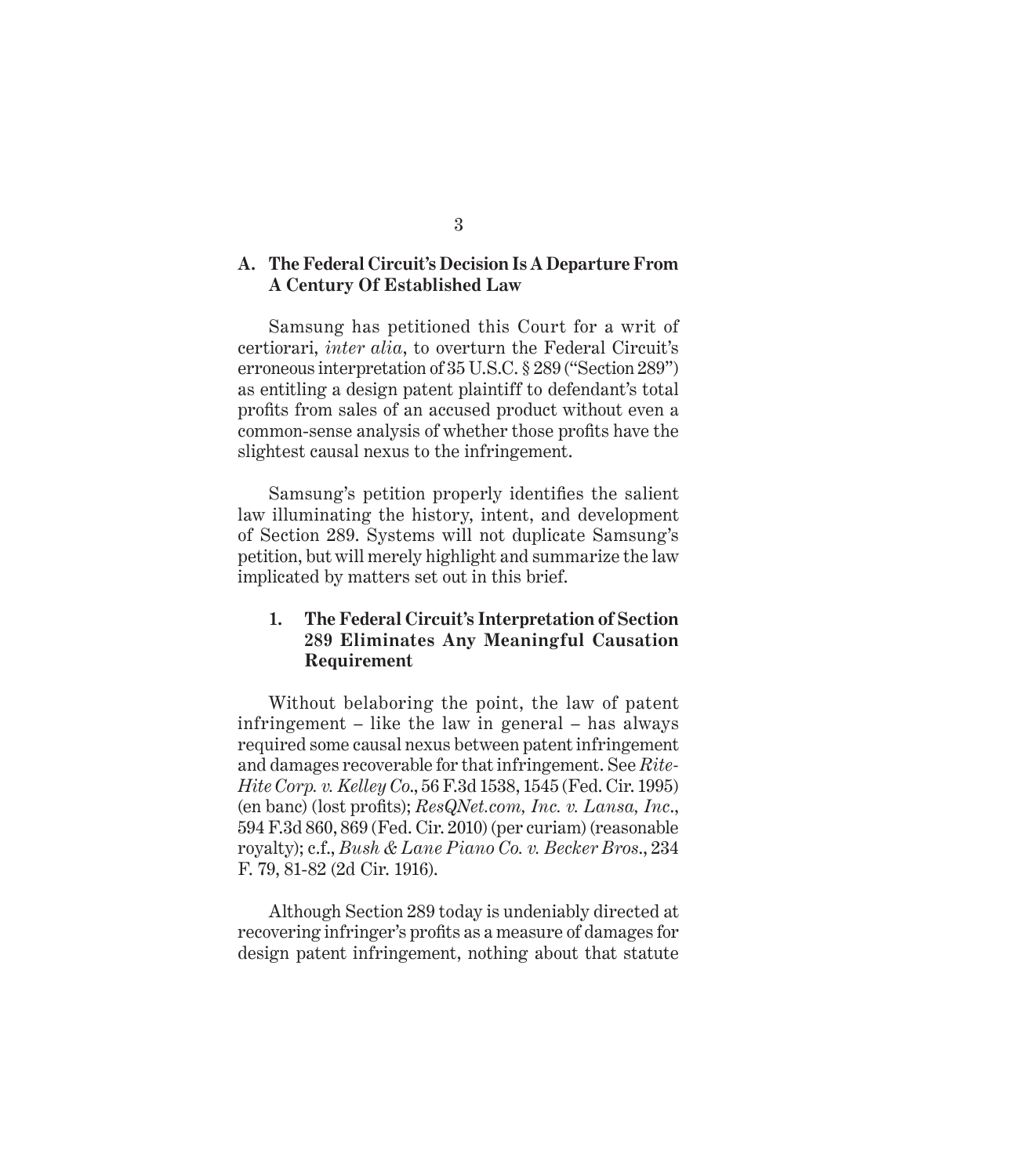suggests the measure of damages can be totally unrelated to the infringement. Rather, the language of Section 289 entitles the patent owner to "the profit made *from* the infringement," which at least implies that a nexus must exist between the infringement and the profits as a measure of damages.

The cases cited by Samsung in its petition establish that such a causal connection has always, until recently, been a requirement of damages under Section 289 and its predecessors. See, e.g., Samsung Petition at 33-34. The Federal Circuit's conclusion that Section 289 is devoid of any causal connection between infringement and damages is simply wrong, and this Court should grant the petition so that it can remedy the Federal Circuit's error.

## **2. The Federal Circuit's Interpretation of Section 289 May Improperly Result In Punitive Damages**

The Patent Act and relevant jurisprudence limit recovery for patent infringement under 35 U.S.C. § 284 ("Section 284") to compensatory damages – damages actually incurred due to the infringement. See *General Motors Corp. v. Devex Corp*., 461 U.S. 648 (1983). Congress and the courts have consistently agreed that in order to recover more than compensatory damages for patent infringement, some measure of willfulness on the part of the infringer must be present. See *Seymour v. McCormick*, 57 U.S. (16 How.) 480 (1854); *Aro Mfg. Co. v. Convertible Top Replacement Co*., 377 U.S. 476, 508 (1964); *Dowling v. United States*, 473 U.S. 207, 227 n.19 (1985); *Fla. Prepaid Postsecondary Educ. Expense Bd. v. Coll. Sav. Bank*, 527 U.S. 627, 663 n.15 (1999) (Stevens, J.,

## 4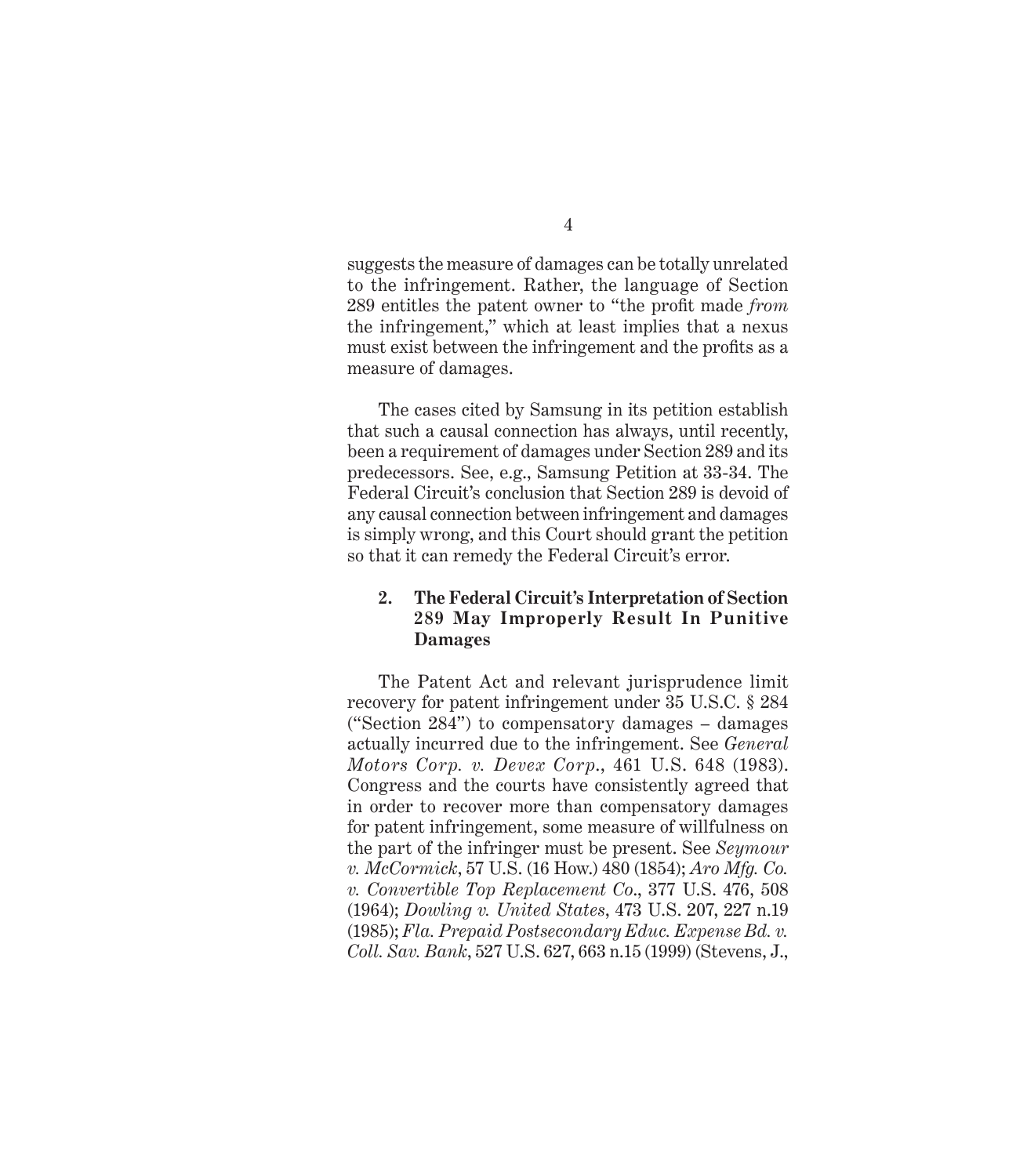dissenting) (quoting *Read Corp. v. Portec, Inc*., 970 F.2d 816, 826 (Fed. Cir. 1992)). In short, damages for patent infringement are limited to compensatory or "actual" damages unless the infringer acted with the requisite level of willful intent. And even if the infringement is willful, the patent owner may only recover at most *three* times actual damages. See 35 U.S.C. § 284.

There is no rational basis for declining to apply the same standard for enhanced damages to Section 289 that undeniably applies to Section 284. In other words, even if Congress' intent when enacting the predecessor to Section 289 was to effect disgorgement of the infringer's profits, nothing in that intent suggests punitive or enhanced damages is appropriate. Indeed, the language of Section 289 today suggests exactly the opposite. Congress would not have included language to prevent any recovery in excess of "the profit made *from the infringement*" if it had intended Section 289 to be punitive. 35 U.S.C. § 289 (emphasis added). Accordingly, the only rational conclusion is that Section 289 is intended to be compensatory and not punitive.

As demonstrated below with real world examples, the Federal Circuit's erroneous interpretation of Section 289 potentially results in damages awards that drastically exceed any compensatory damage amount attributable to the infringement. For example, even though willful infringement is a necessary prerequisite to a recovery of just *three* times compensatory damages under Section 284, in *Nordock v. Systems*, the patent owner stands to recover an amount exceeding *thirteen* times actual damages if the Federal Circuit's interpretation of Section 289 stands. Such a punitive result cannot have been intended by Congress when enacting Section 289.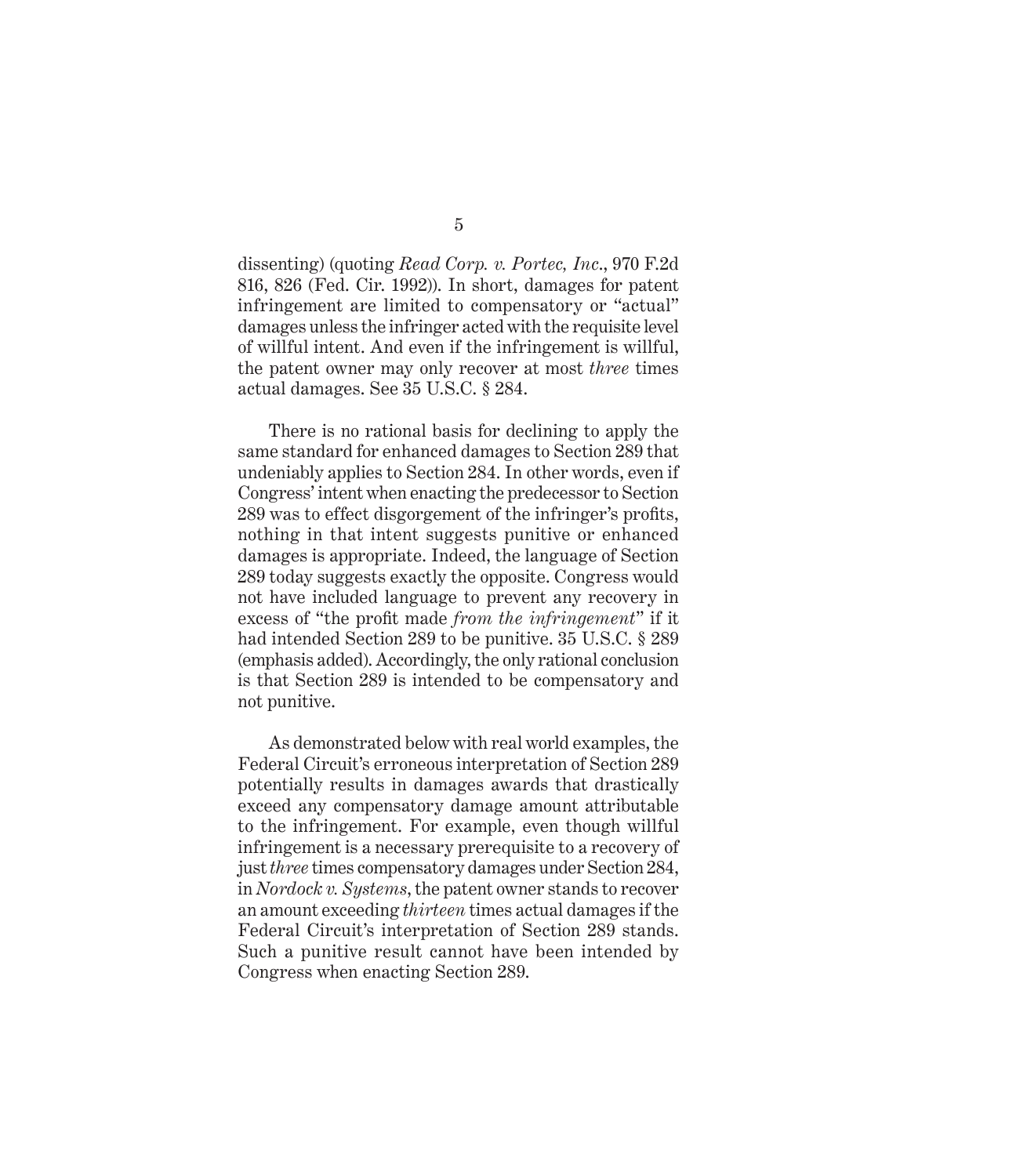### **B. The Impact On The Business Community Of The Federal Circuit's Error Is Very Real And Accelerating**

The problem presented in Petitioner's case is not isolated or unique. Indeed, because of the Federal Circuit's position on Section 289 damages, more and more design patent cases are being filed and damages awards under Section 289 are a critical element in every one. Set out below are just a few recent design patent cases which are severely impacted by the Federal Circuit's interpretation of Section 289. The following cases are a brief illustration of the substantial impact that the Federal Circuit's interpretation is having on patent litigation today, and the problem appears to be worsening rapidly.

#### **1.** *Nordock v. Systems*

Systems, Inc. (*amicus curiae* on the instant brief) was sued for infringement of a design patent owned by Nordock, Inc. in the Eastern District of Wisconsin. See *Nordock, Inc. v. Systems, Inc*., Case No. 2:11-cv-118 (WIED). At trial, the jury found that Systems' "mechanical" dock levelers did not infringe Nordock's design patent, but that certain "hydraulic" dock levelers did infringe. During trial, Systems' damages expert, Rick Bero, had testified that profits on the "front end" of the dock levelers would be no greater than \$46,825. Mr. Bero testified that he calculated profits on only the "front end" of the dock leveler because only the "front end" of the dock leveler was claimed in Nordock's design patent.

The jury awarded \$46,825 as the total amount of money Nordock was to receive for the infringement.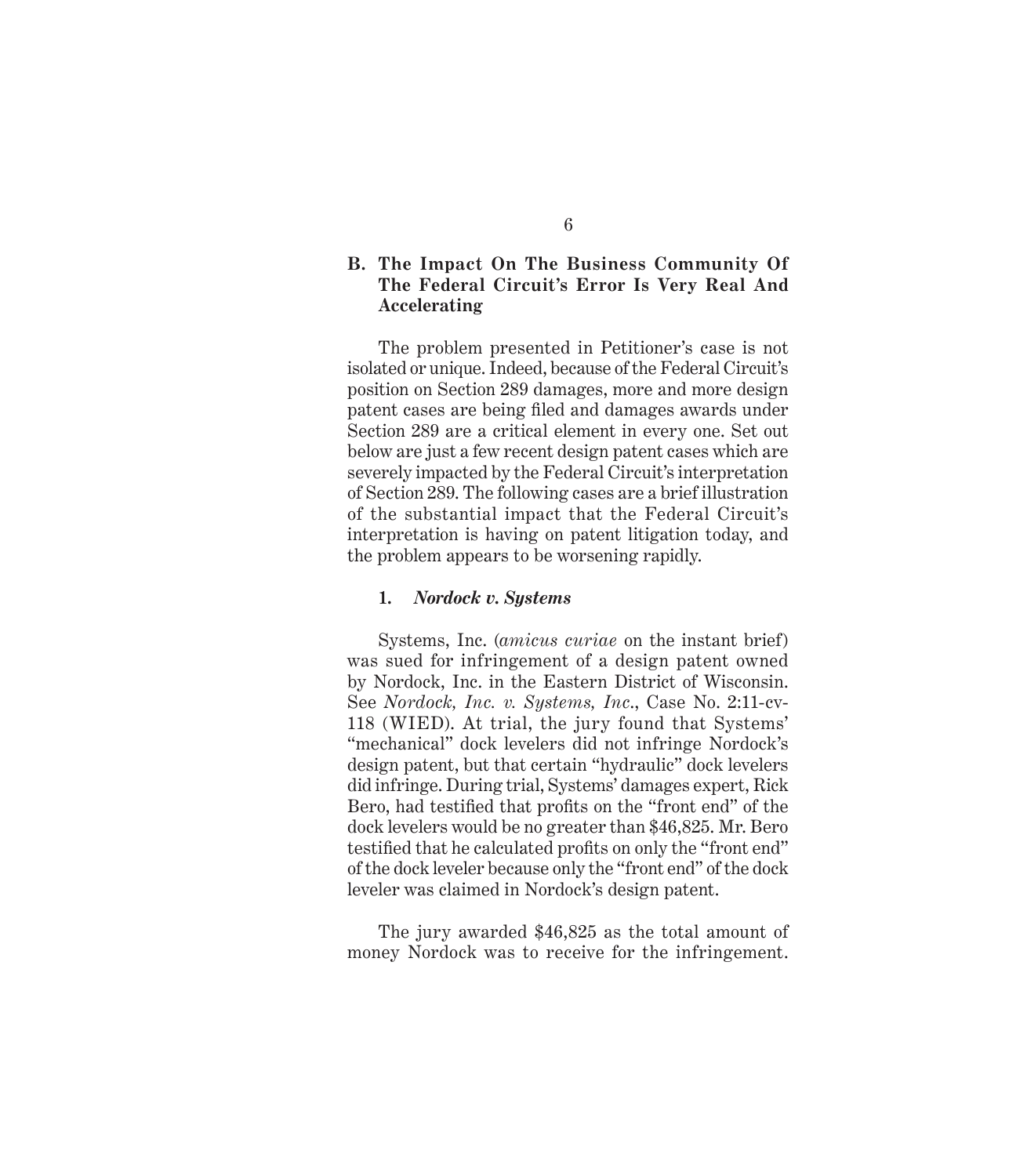Nordock ultimately appealed to the Federal Circuit on the grounds that Nordock was entitled to Systems' profits on its *entire* dock leveler, which exceeded \$600,000. The Federal Circuit relied on its decision in *Apple v. Samsung,*  vacated the Jury's findings, and remanded the matter for a new trial on damages. In particular, the Federal Circuit found that the jury should have awarded Systems' total profits on the *entire* dock leveler rather than only the profit attributable to the infringement, i.e., the profits on the claimed "front end" design.

The Federal Circuit's decision, if allowed to stand, would impose a punitive damages award against Systems that exceeds *thirteen times* the actual damages attributable to the infringement. That unjust result is prompting Systems, *amicus curiae* in this matter, to file a petition for writ of certiorari in its own separate matter later this month.

## **2.** *Pacific Coast Marine Windshields v. Malibu Boats*

The *Pacific Coast Marine Windshields v. Malibu Boats* case is yet another example of how district courts have applied the Federal Circuit's draconian interpretation of Section 289 to reach implausible results. *See, Coast Marine Windshields, Ltd. v. Malibu Boats, LLC et. al.,*  6:12-cv-00033 (FLMD). In *Pacific Coast,* plaintiff owned a design patent covering only a windshield design for a boat. However, plaintiff sought damages on the entire boat under the interpretation of Section 289 adopted by the Federal Circuit. On summary judgment, the District Court agreed and ruled that Pacific Coast could recover Malibu's total profits on the *entire boat* even though the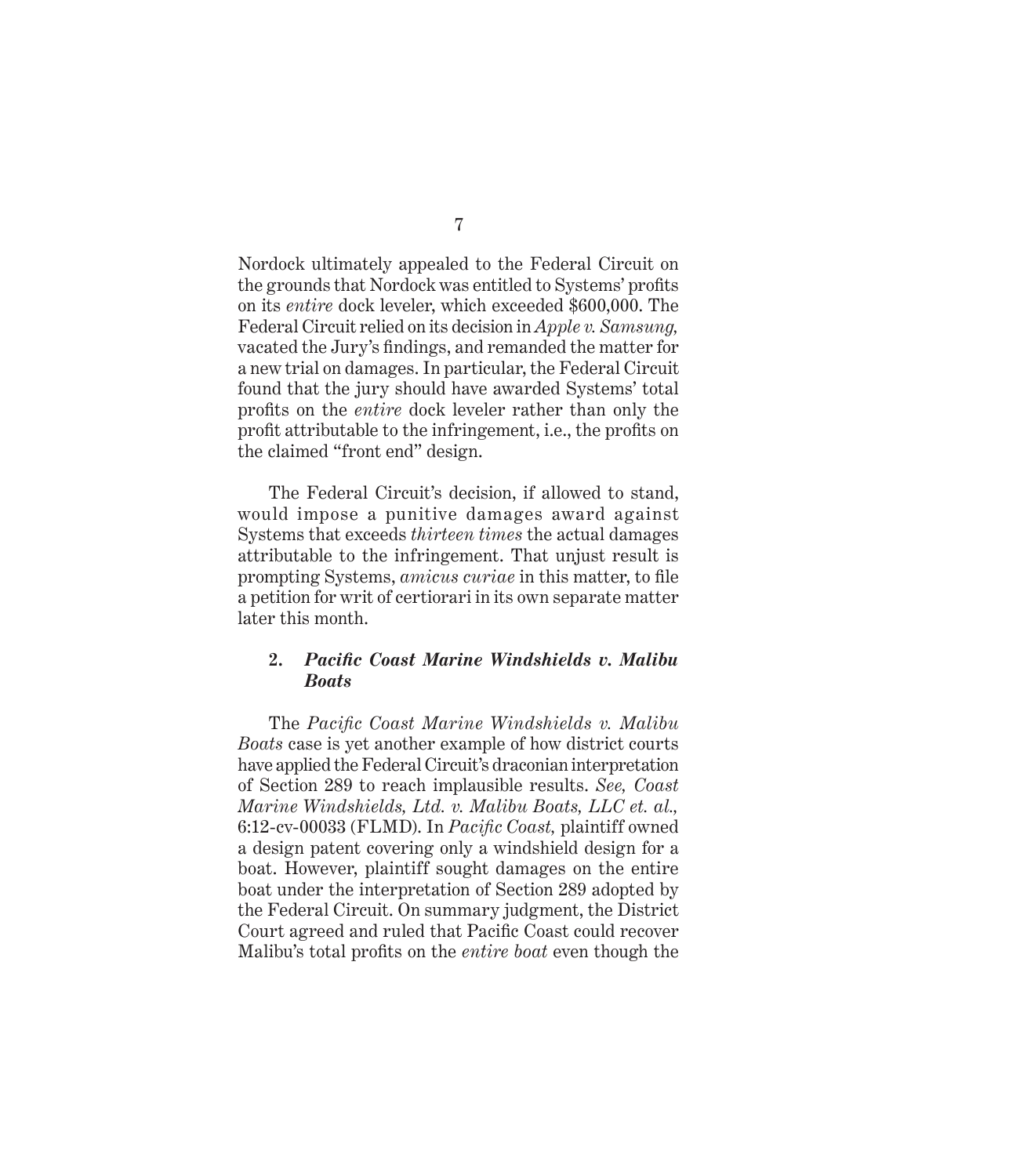design patent only claims the windshield and even though Pacific Coast does not even make or sell boats. Shown below is a comparison of the patented design on the right with Malibu's boat on the left:



**3.** *Microsoft v. Corel*

[patented design]

Even more compelling is the recently-filed case of *Microsoft Corporation v. Corel Corporation*, Case 5:15 cv-05836 (CAND). In that case, Microsoft sued Corel for infringement of a number of patents, including five utility patents and four design patents. Using the Federal Circuit's interpretation of Section 289, infringement of any one design patent would lead to an award of *all* of Corel's profits for the *entire* accused product.

Below is a reproduction of one of Microsoft's claimed designs, which is a graphical element used to scale the visible size of an electronic document.

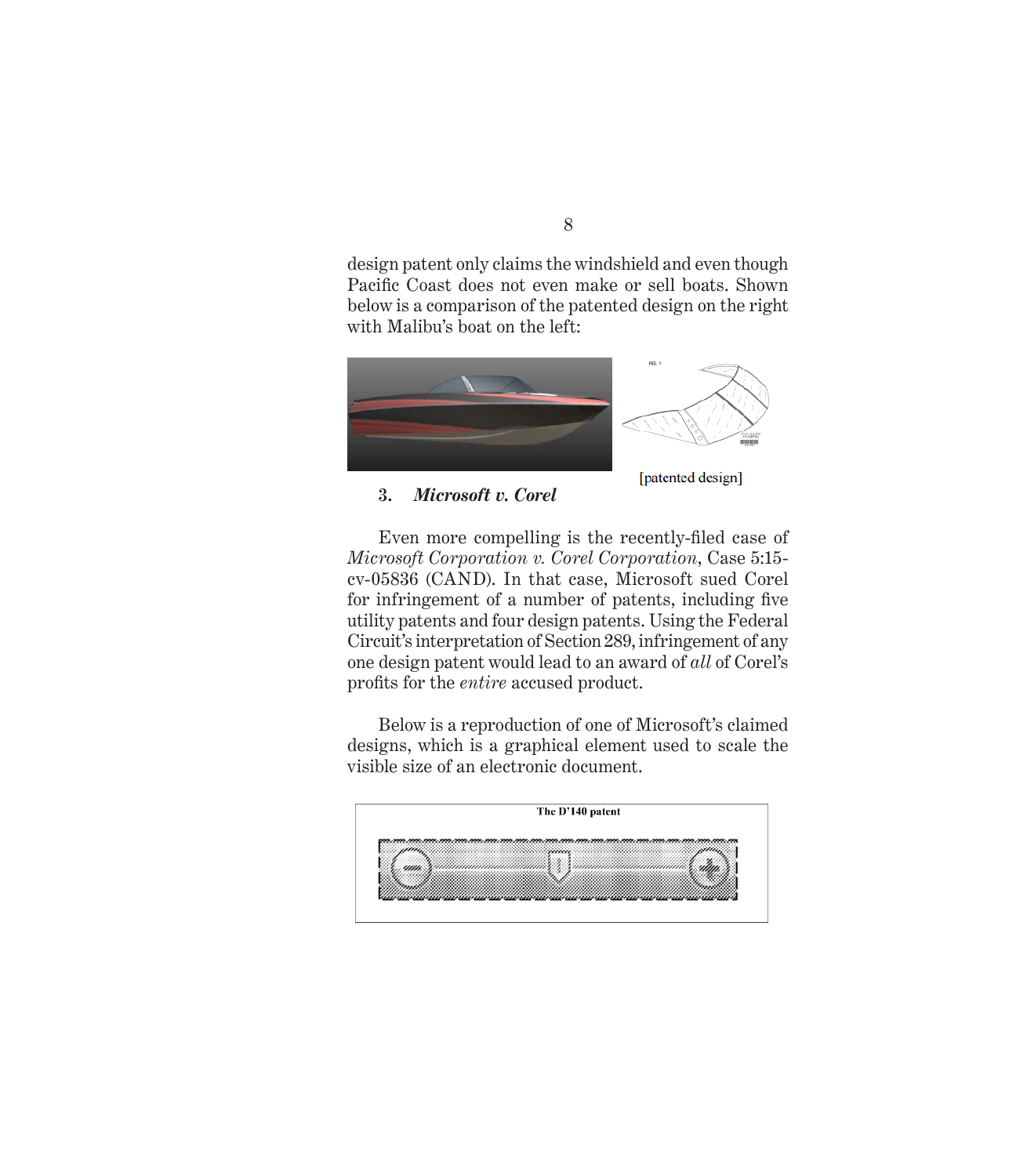And below is a reproduction of the Corel accused product purportedly using the claimed invention of the '140D patent. The portion circled in red is the accused element.

|                                              | 18842987                             |                                |                                                                         |                  |                                                           |                   |                                                         |
|----------------------------------------------|--------------------------------------|--------------------------------|-------------------------------------------------------------------------|------------------|-----------------------------------------------------------|-------------------|---------------------------------------------------------|
|                                              |                                      |                                |                                                                         |                  | Corel Write - [Write1]                                    |                   | 旧<br>$\equiv$                                           |
| File.                                        | Home<br><b>Insert</b>                | Page Layout                    | Tools<br><b>View</b>                                                    |                  |                                                           |                   | Options* About _ & X                                    |
| Paste                                        | % Cut<br><b>Copy</b><br>Quick Format | Arial<br>$\mathbf{B}$          | $\cdot$ 12 $\cdot$ A A<br>$U \Rightarrow X_2 \times Y_1$ like $A = A_2$ |                  | 目相非相<br>$\mathbf{H}$ $\mathbf{B}$ $\mathbf{A}$<br>信任圏道・国・ | A<br>Styles       | <b>Co</b> Replace<br>GQ.<br>Go to<br>Find<br>P Select - |
|                                              | Clipboard<br>s.                      |                                | Font                                                                    | $\Gamma_{\rm M}$ | Paragraph<br>٠                                            | Fa Styles Fa<br>٠ | Editing<br>Ŧ                                            |
| $\sim$<br>$\overline{\phantom{a}}$<br>$\sim$ |                                      |                                |                                                                         |                  |                                                           |                   |                                                         |
| $\overline{4}$                               |                                      | Corel Write Document Page: 1/1 | a.<br>Line:: 1/1                                                        | Pos: 1/1         | Saved<br>Insert                                           | 100% (-)          | G)                                                      |

Under the Federal Circuit's interpretation of Section 289, the damages available for infringement of the single graphical element circled in red will be the total profits on the *entire* accused product, i.e., the whole word processing program.

The Federal Circuit's interpretation of Section 289 raises even more substantial questions that this Court should address. For example, if a defendant, such as Corel, is found to infringe two or more design patents for the same accused product, such as the Corel Write word processor shown above, how many times can the patent owner recover total profits? Worst case, under the Federal Circuit's erroneous interpretation of Section 289, Microsoft stands to recover all of Corel's profits *four times over* without ever even making any causal connection between damages and infringement, and without proving willful infringement.